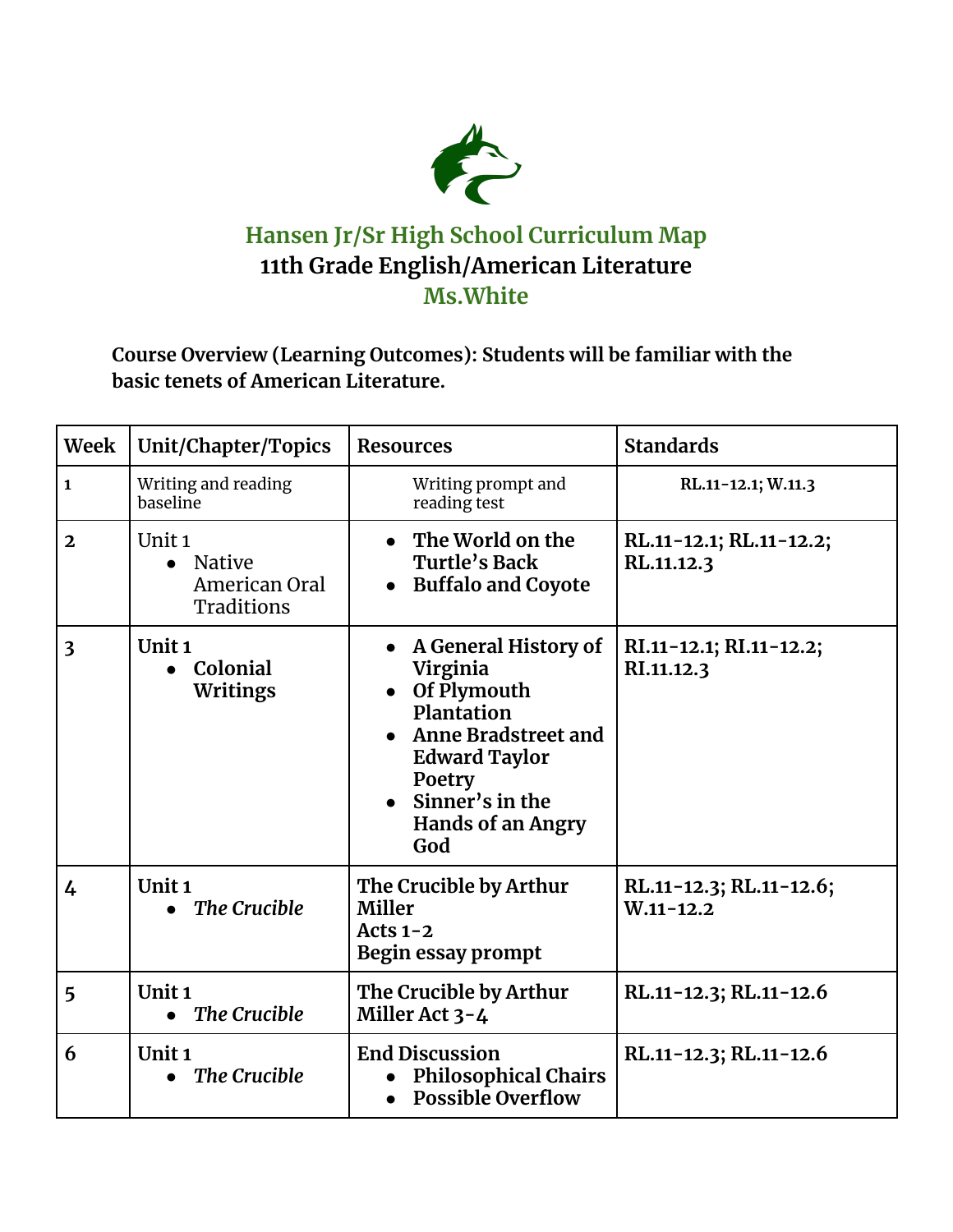| 7  | Unit <sub>1</sub><br>• Revolutionary<br><b>Writing</b><br>Unit 1 Exam<br>$\bullet$                             | Speech in the<br><b>Virginia Convention</b><br>Poor Richard's<br>Almanac                        | RI.11-12.1; RI.11-12.2;<br>$RI.11 - 12.3$        |
|----|----------------------------------------------------------------------------------------------------------------|-------------------------------------------------------------------------------------------------|--------------------------------------------------|
| 8  | Unit 2 Romanticism<br>• Provide<br><b>Background on</b><br>Romanticism<br>Read an<br>$\bullet$<br>example text | The Devil and Tom<br>Walker<br><b>Romantic Poetry</b><br>$\bullet$<br>The Crucible Essay<br>Due | RL.11-12.1; RL.11-12.2;<br>RL.11-12.3; W.11-12.2 |
| 9  | Unit 2 Romanticism<br>Transcendental<br>ism                                                                    | • Self Reliance<br><b>Nature</b><br>Walden<br><b>Civil Disobedience</b>                         | RI.11-12.1; RI.11-12.2;<br>$RI.11 - 12.3$        |
| 10 | Unit 2 Romanticism<br>• Anti-Transcen<br>dentalism                                                             | The Fall of the<br><b>House of Usher</b><br>The Minister's Black<br><b>Veil</b>                 | RL.11-12.1; RL.11-12.2;<br>$RL.11 - 12.3$        |
| 11 | Unit 2 Romanticism<br>The Scarlet Letter                                                                       | Unit 2 Exam<br>"The Custom"<br>House" excerpt<br>from The Scarlet<br>Letter                     | RI.11-12.1; RI.11-12.2;<br>$RI.11 - 12.3$        |
| 12 | The Scarlet Letter                                                                                             | $Chs 1-8$<br><b>Reading Log</b><br>$Chs 1-8 Exam$<br><b>Scarlet Letter Essay</b><br>Prompt      | RL.11-12.1; RL.11-12.2;<br>RL.11-12.3; W.11-12.1 |
| 13 | The Scarlet Letter                                                                                             | Chs $9-15$<br><b>Reading Log</b><br>Chs 9-15 Exam                                               | RL.11-12.1; RL.11-12.2;<br>$RL.11 - 12.3$        |
| 14 | The Scarlet Letter                                                                                             | $Chs 16 - 24$<br><b>Reading Log</b><br>$Chs$ 16-24 Exam                                         | RL.11-12.1; RL.11-12.2;<br>RL.11-12.3            |
| 15 | The Scarlet Letter                                                                                             | <b>Philosophical Chairs</b><br>and wrap-up<br>discussion<br>1934 Film Version                   | $SL.11 - 12.1$                                   |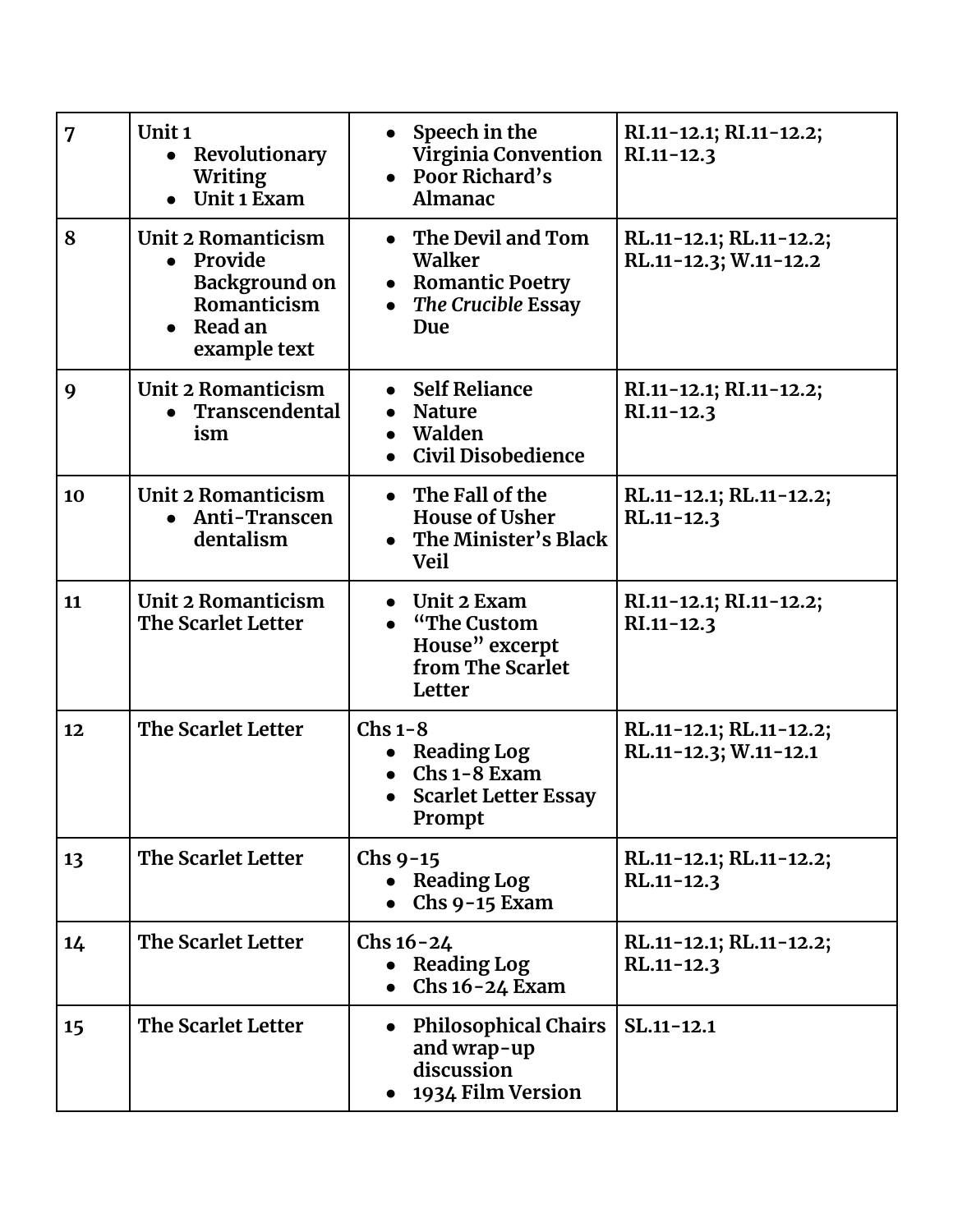| 16 | Unit 3: Realism<br>• Provide<br>historical<br>background | • Whitman Poetry<br><b>Dickinson Poetry</b>                                                                                       | RL.11-12.1; RL.11-12.2;<br>RL.11-12.3; RL.11-12.5 |
|----|----------------------------------------------------------|-----------------------------------------------------------------------------------------------------------------------------------|---------------------------------------------------|
| 17 | Unit 3: Realism                                          | • Frederick Douglas<br>• Harriet Jacobs                                                                                           | RL.11-12.1; RL.11-12.2;<br>$RL.11 - 12.3;$        |
| 18 | Unit 3: Realism                                          | $\bullet$ Disturbance at Owl<br><b>Creek Bridge</b><br>• Gift of the Magi<br>• Final Draft of<br><b>Semester 1 Project</b><br>Due | RL.11-12.1; RL.11-12.2;<br>$RL.11 - 12.3$ ;       |
| 19 | <b>Semester Review and</b><br>Exam                       | <b>Semester Exam</b>                                                                                                              | <b>See Previous</b>                               |

## **2nd Semester**

| 20 | Unit 4: Regionalism<br>and Naturalism<br>• Discussion:<br>Historical<br>Context;<br>Regionalism<br>• Reading:<br>Identifying<br>Regionalism in<br>texts | • Historical Context<br><b>PPt</b><br>Regionalism PPt<br>The Jumping Frog of<br><b>Calavaras County</b><br>• Outcasts of Poker Flat<br>A Wagner Matinee | RL.11-12.1; RL.11-12.2;<br>$RL.11 - 12.3$ |
|----|---------------------------------------------------------------------------------------------------------------------------------------------------------|---------------------------------------------------------------------------------------------------------------------------------------------------------|-------------------------------------------|
| 21 | Unit 4: Regionalism<br>and Naturalism<br>• Discuss:<br><b>Naturalism</b><br>• Reading:<br>Identifying<br>Naturalism in<br>texts                         | • Naturalism PPt<br>The Open Boat<br>• The Law of Life<br>• Naturalism Poetry                                                                           | RL.11-12.1; RL.11-12.2;<br>$RL.11 - 12.3$ |
| 22 | Unit 4: Regionalism<br>and Naturalism<br>$\bullet$ Read:<br>Identifying                                                                                 | • The Yellow Wallpaper                                                                                                                                  | RL.11-12.1; RL.11-12.2;<br>$RL.11 - 12.3$ |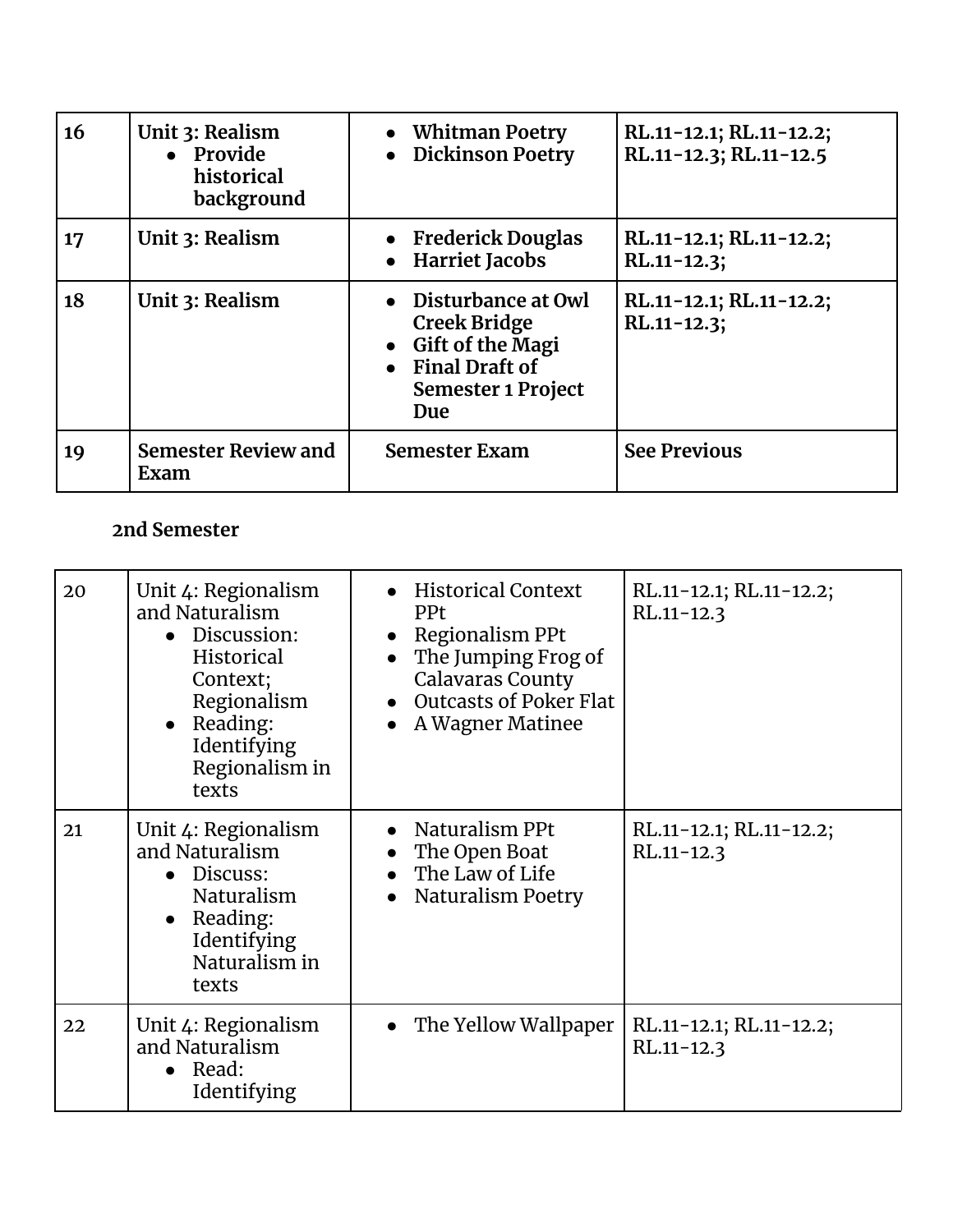|    | Regionalism<br>and Naturalism<br>in Literature                                                                                                                        |                                                                                                             |                                                                              |
|----|-----------------------------------------------------------------------------------------------------------------------------------------------------------------------|-------------------------------------------------------------------------------------------------------------|------------------------------------------------------------------------------|
| 23 | Unit 4: Regionalism<br>and Naturalism<br>Read: IDing<br>Regionalism<br>and Naturalism<br>in Literature<br>Unit Exam                                                   | <b>April Showers</b><br>Unit 4 Exam                                                                         | RL.11-12.1; RL.11-12.2;<br>$RL.11 - 12.3$                                    |
| 24 | Unit 5: The Harlem<br>Renaissance and<br>Modernism<br>$\bullet$ Discuss: The<br>Harlem<br>Renaissance<br>$\bullet$ Read:<br>African-Americ<br>an poets and<br>writers | Langston Hughes<br>poetry<br>• African-American<br>Poetry (pgs 846-857)<br>How it Feels to be<br>Colored Me | RL.11-12.1; RL.11-12.2;<br>$RL.11 - 12.3$                                    |
| 25 | Unit 5: The Harlem<br>Renaissance and<br>Modernism<br>• Discuss:<br>Modernism<br>• Read: ID<br>Modernism in<br>poetry                                                 | • Robert Frost Poetry<br>Poetry (pgs 914-917)<br>T.S. Elliot poetry<br>$\bullet$                            | RL.11-12.1; RL.11-12.2;<br>$RL.11 - 12.3$                                    |
| 26 | Unit 5: The Harlem<br>Renaissance and<br>Modernism<br>• Read: Impact of<br>WWI;                                                                                       | In Another Country<br>The Jilting of Granny<br>Weatherall                                                   | RL.11-12.1; RL.11-12.2;<br>RL.11-12.3; RI.11-12.1;<br>RI.11-12.2; RI.11-12.3 |
| 27 | Unit 5: The Harlem<br>and Renaissance and<br>Modernism<br>$\bullet$ Read:<br>Modernism in<br>literature                                                               | The Vengeance of<br><b>Nictros</b><br>A Worn Path                                                           | RL.11-12.1; RL.11-12.2;<br>$RL.11 - 12.3$                                    |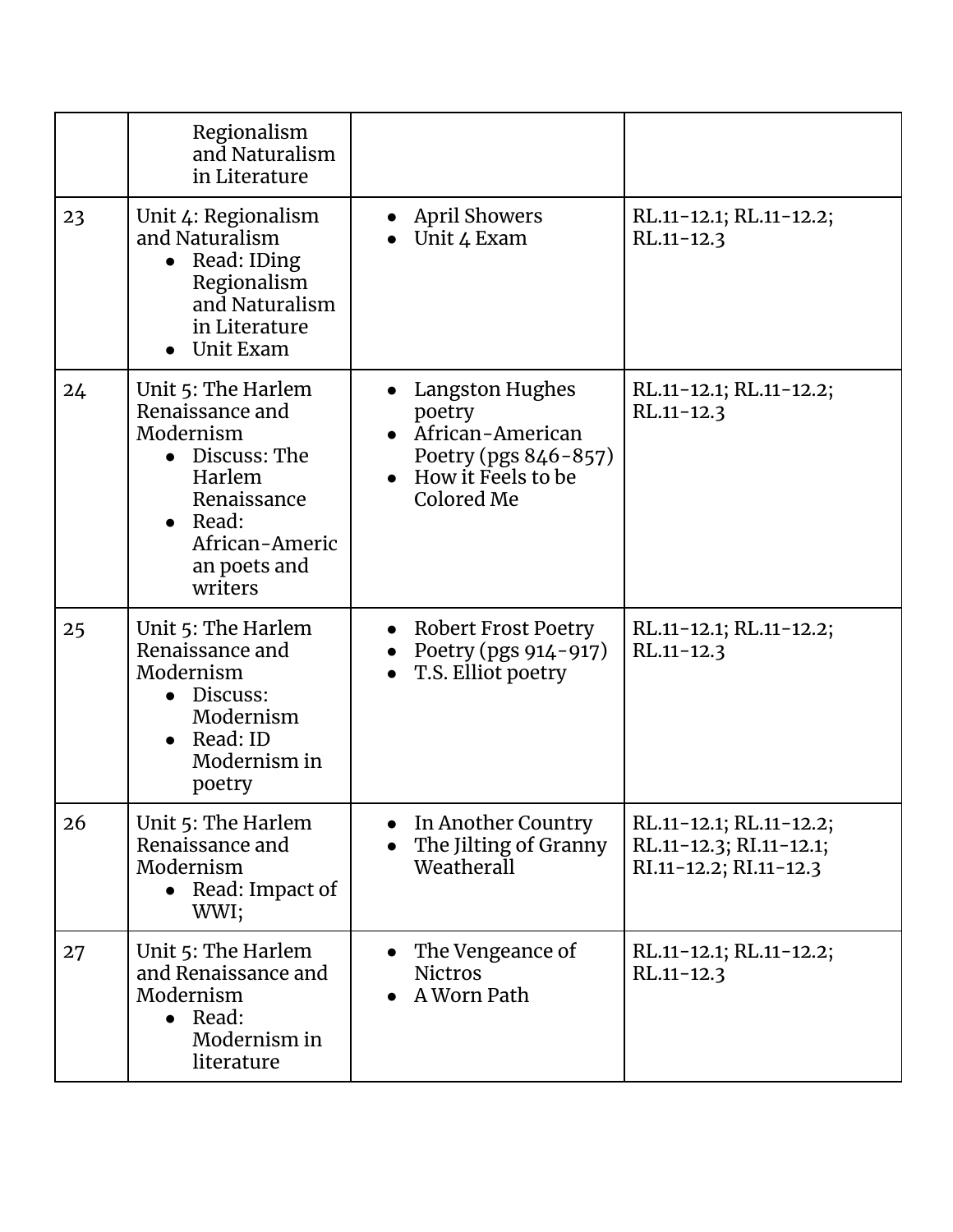| 28 | Unit 5: The Harlem<br>Renaissance and<br>Modernism<br>$\bullet$ Discuss: Is<br>Journalism<br>Literature<br>Read:<br>$\bullet$<br>Modernism in<br>journalism | A New Kind of War<br>A Book of Short<br><b>Stories</b><br>The Duty of Writers                                              | SL.11-12.1; RI.11-12.1;<br>RI.11-12.2; RI.11-12.3  |
|----|-------------------------------------------------------------------------------------------------------------------------------------------------------------|----------------------------------------------------------------------------------------------------------------------------|----------------------------------------------------|
| 29 | Unit 5: The Harlem<br>Renaissance and<br>Modernism<br>$\bullet$ Read:<br>Modernism in<br>Literature<br>Unit Exam                                            | Death in the Woods<br>Unit 5 Exam                                                                                          | RL.11-12.1; RL.11-12.2;<br>$RL.11 - 12.3$          |
| 30 | The Great Gatsby Unit<br>Discuss: F. Scott<br>Fitzgerald<br>background<br>Read:<br>Fitzgerald short<br>story                                                | Fitzgerald<br><b>Background PPt</b><br><b>Winter Dreams</b>                                                                | SL.11-12.1; RL.11-12.1;<br>RL.11-12.2; RL.11-12.3  |
| 31 | The Great Gatsby Unit<br>Read: Themes<br>found in The<br><b>Great Gatsby</b>                                                                                | The Great Gatsby Chs<br>$1 - 3$<br>$Chs 1-3 Log$<br>$Chs 1-3 Exam$<br>$\bullet$<br>The Great Gatsby<br><b>Essay Prompt</b> | RL.11-12.1; RL.11-12.2;<br>RL.11-12.3              |
| 32 | The Great Gatsby Unit<br>Read: Themes<br>found in The<br><b>Great Gatsby</b>                                                                                | The Great Gatsby Chs<br>$4 - 6$<br>Chs $4-6$ Log<br>Chs $4-6$ Exam                                                         | RL.11-12.1; RL.11-12.2;<br>$RL.11 - 12.3$          |
| 33 | The Great Gatsby Unit<br>Read: Themes<br>$\bullet$<br>in The Great<br>Gatsby                                                                                | The Great Gatsby Chs<br>$7 - 9$<br>$Chs$ 7-9 Log<br>Chs $7-9$ Exam                                                         | RL.11-12.1; RL.11-12.2;<br>$RL.11 - 12.3$          |
| 34 | Unit 6: Contemporary<br>Literature                                                                                                                          | <b>Historical Context</b><br><b>PPt</b>                                                                                    | RL.11-12.1; RL.11-12.2;<br>RL.11-12.3; RI.11-12.1; |